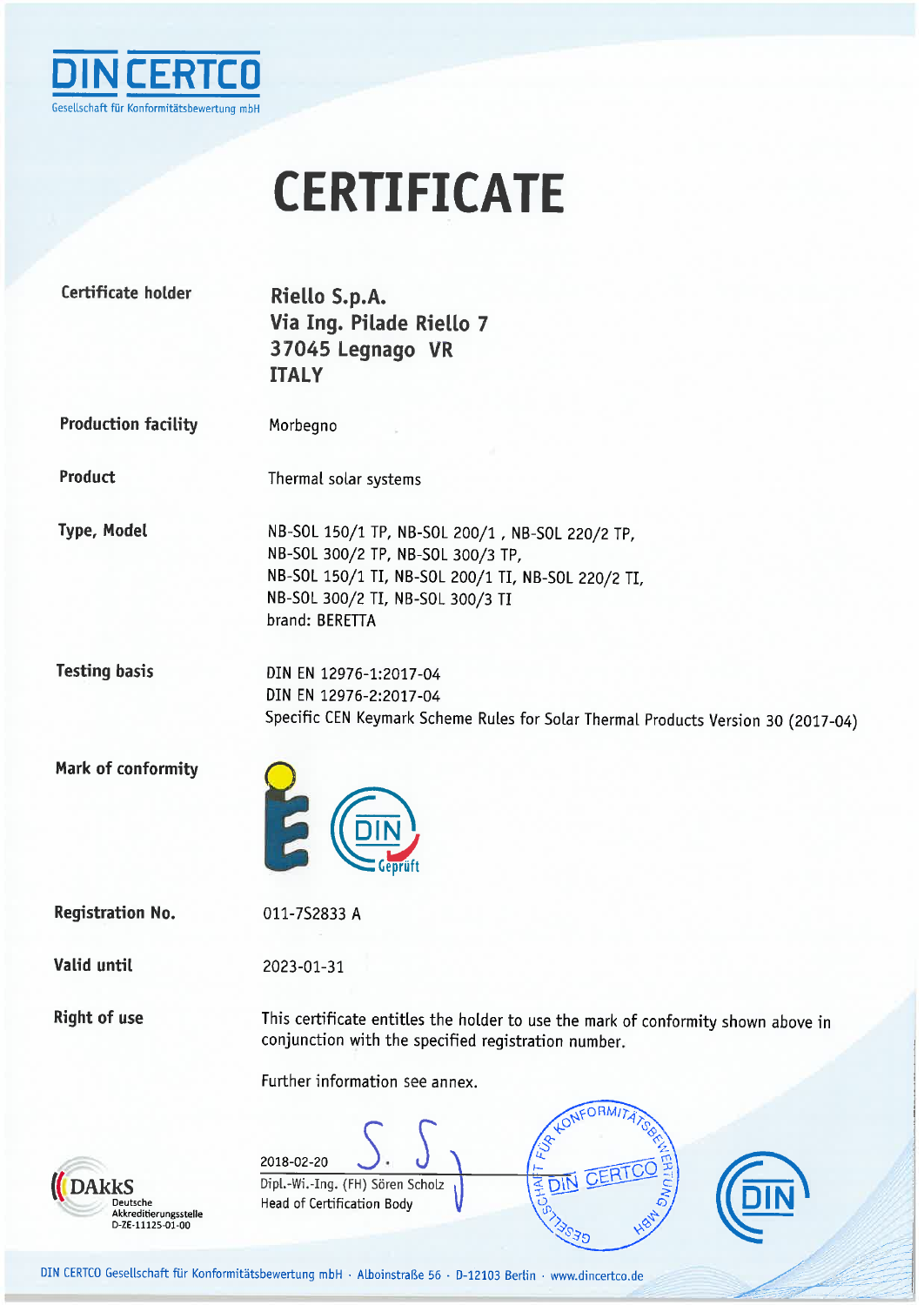

## **ANNEX**

Page 1 of 1

Certificate

011-7S2833 A dated 2018-02-20

**Technical Data** 

see data sheet, part of the test report of 2018-01-31

1. System variant(s):

| Designation       | Tank  | Collector (Registration No.: 011-7S2400 F) |
|-------------------|-------|--------------------------------------------|
| <b>NB-SOL 150</b> | 150 L | 1 CP20TSS                                  |
| <b>NB-SOL 200</b> | 200 L | 1 CP20TSS                                  |
| <b>NB-SOL 220</b> | 220 L | 2 CP20TSS                                  |
| <b>NB-SOL 300</b> | 300l  | 2 CP20TSS                                  |
| <b>NB-SOL 300</b> | 300l  | 3 CP20TSS                                  |

2.  $Note(s):$ 

- The freeze resistance test according to DIN EN 12975-2, clause 5.8 was not necessary. According to the manufacturer's declaration, the certified solar collectors may be used in frost exposed areas only in combination with appopriate frost protection mixtures or with appropriate frost protection controller.

- The optional impact resistance test for the solar collector according to DIN EN 12975-2, clause 5.10 was not carried out.

Testing laboratory/ **Inspection body** 

Institut für Solartechnik SPF Hochschule für Technik Rapperswil Oberseestraße 10 8640 Rapperswil SWITZERLAND

Test report(s)

5Br

S233QPEN, S232EN dated 2018-01-31

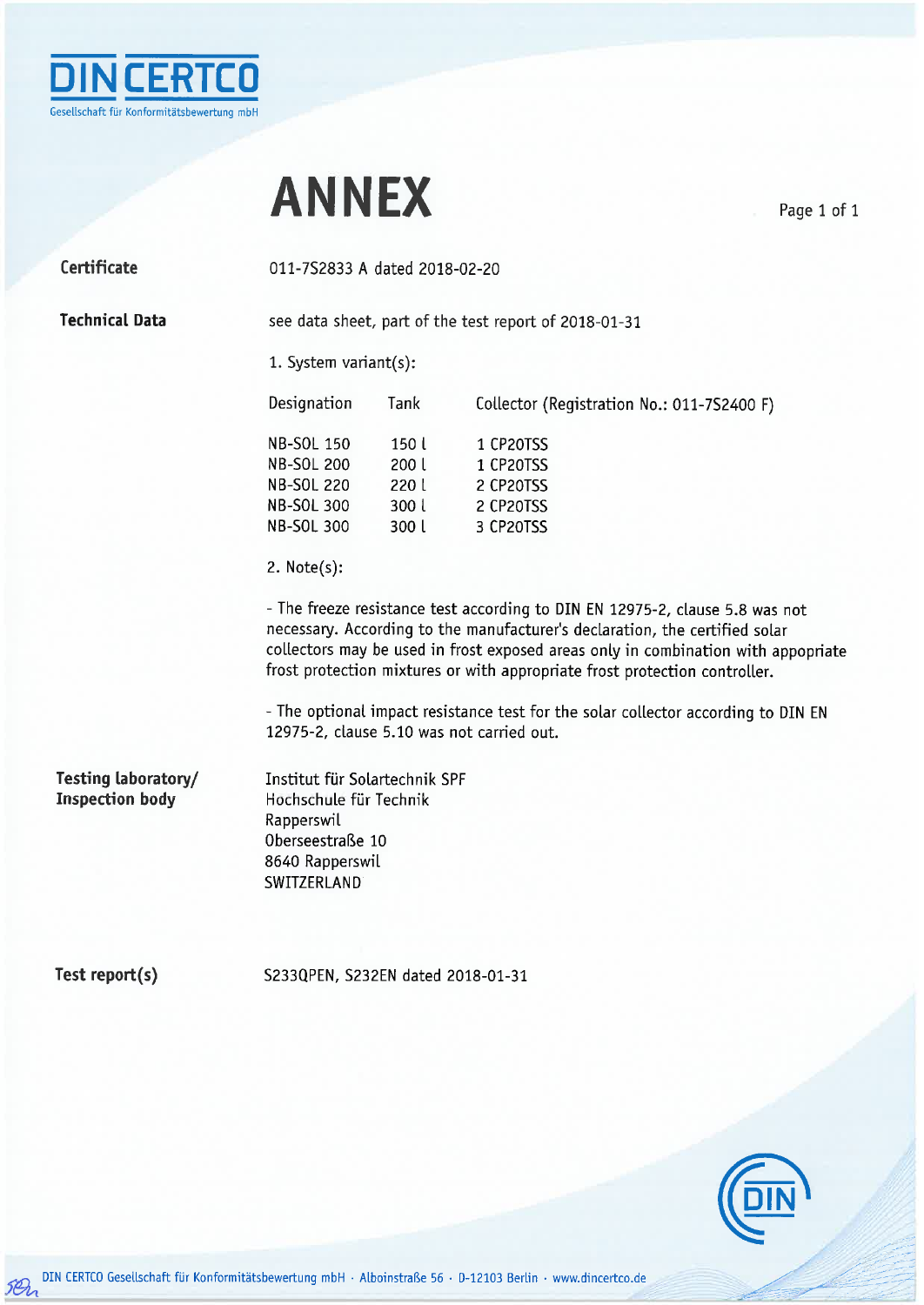TÜVRheinland<sup>®</sup>



INSTITUT FÜR SOLARTECHNIK

**Page 1 6 of**

| <b>Summary of</b>                                                                     |              |                | <b>EN12976-2</b> |                          |           |              | <b>SOLAR SYSTEM test results</b> |       |                               |  |                        |                |                                         |        |               |                                           | <b>Licence Number</b>                                     |                                        |                | 011-7S2833 A        |                                  |
|---------------------------------------------------------------------------------------|--------------|----------------|------------------|--------------------------|-----------|--------------|----------------------------------|-------|-------------------------------|--|------------------------|----------------|-----------------------------------------|--------|---------------|-------------------------------------------|-----------------------------------------------------------|----------------------------------------|----------------|---------------------|----------------------------------|
| <b>Annex to Solar KEYMARK Certificate</b>                                             |              |                |                  |                          |           |              |                                  |       |                               |  |                        |                |                                         |        | <b>Issued</b> |                                           |                                                           |                                        |                | 2017-02-01          |                                  |
|                                                                                       |              |                |                  |                          |           |              |                                  |       |                               |  |                        |                |                                         |        |               |                                           |                                                           |                                        |                |                     |                                  |
| Company                                                                               |              |                | Riello S.p.A.    |                          |           |              |                                  |       |                               |  |                        |                |                                         |        | Country       | Italy                                     |                                                           |                                        |                |                     |                                  |
| <b>Brand (optional)</b>                                                               |              | <b>BERETTA</b> |                  |                          |           |              |                                  |       |                               |  |                        |                |                                         |        | Website       |                                           | www.riello.com                                            |                                        |                |                     |                                  |
| <b>Street</b>                                                                         |              |                |                  | Via Ing. Pilade Riello 7 |           |              |                                  |       |                               |  |                        |                |                                         | E-mail |               |                                           | info@riello.com                                           |                                        |                |                     |                                  |
| <b>Postal Code</b>                                                                    |              | IT-37045       |                  |                          | Legnago   |              |                                  |       |                               |  |                        |                |                                         |        |               | Tel. / Fax $+39$                          |                                                           | 0499 323911                            |                |                     |                                  |
|                                                                                       |              |                |                  |                          |           |              |                                  |       | <b>System classification</b>  |  |                        |                |                                         |        |               |                                           |                                                           |                                        |                |                     |                                  |
| <b>Application(s)</b>                                                                 |              |                |                  |                          |           |              |                                  |       |                               |  | <b>Hot water</b>       |                |                                         |        |               |                                           |                                                           |                                        |                |                     |                                  |
| Solar loop, circulation principle                                                     |              |                |                  |                          |           |              |                                  |       |                               |  |                        |                | Thermosyphon                            |        |               |                                           |                                                           |                                        |                |                     |                                  |
| Direct solar loop / heat exchanger                                                    |              |                |                  |                          |           |              |                                  |       |                               |  |                        |                | <b>Heat exchanger</b>                   |        |               |                                           |                                                           |                                        |                |                     |                                  |
| Open, vented or closed solar loop                                                     |              |                |                  |                          |           |              |                                  |       |                               |  | <b>Closed</b>          |                |                                         |        |               |                                           |                                                           |                                        |                |                     |                                  |
| Drain back/down                                                                       |              |                |                  |                          |           |              |                                  |       |                               |  |                        |                | Always filled (no drain)                |        |               |                                           |                                                           |                                        |                |                     |                                  |
| <b>Store location</b>                                                                 |              |                |                  |                          |           |              |                                  |       |                               |  |                        | <b>Outdoor</b> |                                         |        |               |                                           |                                                           |                                        |                |                     |                                  |
| Store orientation (of main axis)                                                      |              |                |                  |                          |           |              |                                  |       |                               |  | <b>Horizontal</b>      |                |                                         |        |               |                                           |                                                           |                                        |                |                     |                                  |
|                                                                                       |              |                |                  |                          |           |              |                                  |       |                               |  |                        |                |                                         |        |               |                                           |                                                           |                                        |                |                     |                                  |
| Type of auxiliary heating (internal back-up heat)                                     |              |                |                  |                          |           |              |                                  |       |                               |  | <b>None</b>            |                |                                         |        |               |                                           |                                                           |                                        |                |                     |                                  |
| If other auxiliary/internal back-up heating, please specifiy:                         |              |                |                  |                          |           |              |                                  |       |                               |  | N/A                    |                |                                         |        |               |                                           |                                                           |                                        |                |                     |                                  |
| Solar+supplementary OR Solar-only / Solar pre-heat                                    |              |                |                  |                          |           |              |                                  |       |                               |  |                        |                | Solar only / Solar preheat              |        |               |                                           |                                                           |                                        |                |                     |                                  |
|                                                                                       |              |                |                  | Collector(s)             |           |              |                                  |       |                               |  |                        |                |                                         |        |               |                                           | Heat store(s)                                             |                                        |                |                     |                                  |
| Company                                                                               |              |                |                  | Riello S.p.A.            |           |              |                                  |       |                               |  |                        | Company        |                                         |        |               |                                           | Riello S.p.A.                                             |                                        |                |                     |                                  |
| Keymark lic.no. if available                                                          |              |                |                  | 011-7S2400 F             |           |              |                                  |       |                               |  |                        |                | Keymark lic.no. if available            |        |               |                                           |                                                           |                                        |                |                     |                                  |
|                                                                                       |              | Per module     |                  |                          |           |              |                                  |       |                               |  |                        |                |                                         |        |               |                                           |                                                           |                                        |                |                     |                                  |
|                                                                                       |              |                |                  |                          |           |              |                                  |       |                               |  |                        |                |                                         |        |               | Total nominal                             |                                                           |                                        |                | heated volume       | heating power<br>Electrical aux. |
|                                                                                       |              |                |                  |                          |           |              |                                  |       |                               |  |                        |                |                                         |        |               |                                           |                                                           |                                        |                |                     |                                  |
| <b>Collector name</b>                                                                 |              |                |                  |                          | Area (AG) |              | length                           |       |                               |  |                        |                | <b>Store name</b>                       |        |               | volume                                    | height                                                    |                                        |                | Auxiliary           |                                  |
|                                                                                       |              |                |                  | Gross                    |           | Gross        |                                  |       | Gross<br>width                |  |                        |                |                                         |        |               |                                           | Gross                                                     | width<br>Gross                         | depth<br>Gross |                     |                                  |
|                                                                                       |              |                |                  | $\overline{m^2}$         |           |              | mm                               |       | mm                            |  |                        |                |                                         |        |               | litres                                    | mm                                                        | mm                                     | mm             | litres              | kW                               |
| CP20TSS                                                                               |              |                |                  | 1.89                     |           |              | 1813                             |       | 1044                          |  | <b>150lt</b>           |                |                                         |        |               | 153                                       | 1055                                                      | 535                                    | 535            | uu.                 |                                  |
|                                                                                       |              |                |                  |                          |           |              |                                  |       |                               |  | <b>200lt</b>           |                |                                         |        |               | 202                                       | 1420                                                      | 535                                    | 535            | 44                  | $\overline{\phantom{a}}$         |
|                                                                                       |              |                |                  |                          |           |              |                                  |       |                               |  | <b>220lt</b>           |                |                                         |        |               | 223                                       | 1580                                                      | 535                                    | 535            | 44                  | $\overline{\phantom{m}}$         |
|                                                                                       |              |                |                  |                          |           |              |                                  |       |                               |  | 300lt                  |                |                                         |        |               | 278                                       | 1905                                                      | 535                                    | 535            |                     |                                  |
|                                                                                       |              |                |                  |                          |           |              |                                  |       |                               |  |                        |                |                                         |        |               |                                           |                                                           |                                        |                |                     |                                  |
|                                                                                       |              |                |                  |                          |           |              |                                  |       |                               |  |                        |                |                                         |        |               |                                           | Solar loop fluid                                          |                                        |                |                     |                                  |
|                                                                                       |              |                |                  | Solar loop controller    |           |              |                                  |       |                               |  |                        |                |                                         |        |               |                                           |                                                           | Recommended                            |                |                     |                                  |
| Keymark lic.no. if available                                                          |              |                |                  |                          |           |              |                                  |       |                               |  |                        |                | Recommended/required                    |        |               |                                           |                                                           |                                        |                |                     |                                  |
| Company<br>Name                                                                       |              |                |                  |                          |           |              |                                  |       |                               |  | Company<br><b>Name</b> |                |                                         |        |               |                                           |                                                           |                                        |                |                     |                                  |
|                                                                                       |              |                |                  |                          |           | -- W         |                                  |       |                               |  |                        |                |                                         |        |               |                                           |                                                           | <b>Water/Glycole</b><br>$\overline{C}$ |                |                     |                                  |
| Solar loop pump - power range                                                         |              |                |                  |                          |           |              | to                               |       |                               |  |                        |                | $\overline{-\mathsf{W}}$ Freezing point |        |               |                                           |                                                           |                                        |                |                     |                                  |
|                                                                                       |              |                |                  |                          |           |              |                                  |       | <b>System family overview</b> |  |                        |                |                                         |        |               |                                           |                                                           |                                        |                |                     |                                  |
|                                                                                       |              |                |                  |                          |           |              |                                  |       |                               |  |                        |                |                                         |        |               |                                           | Number of collectors in each configuration for each store |                                        |                |                     |                                  |
| Collector name                                                                        |              |                |                  |                          |           |              |                                  |       |                               |  |                        |                | <b>Store name</b>                       |        |               |                                           |                                                           |                                        |                |                     |                                  |
|                                                                                       |              |                |                  | 150lt                    |           |              |                                  | 200lt |                               |  |                        |                | 220lt                                   |        |               |                                           | 300lt                                                     |                                        |                |                     |                                  |
| CP20TSS                                                                               | $\mathbf{1}$ |                |                  |                          |           | $\mathbf{1}$ |                                  |       |                               |  | $\overline{2}$         |                |                                         |        |               | $\overline{2}$<br>$\overline{\mathbf{3}}$ |                                                           |                                        |                |                     |                                  |
|                                                                                       |              |                |                  |                          |           |              |                                  |       |                               |  |                        |                |                                         |        |               |                                           |                                                           |                                        |                |                     |                                  |
|                                                                                       |              |                |                  |                          |           |              |                                  |       |                               |  |                        |                |                                         |        |               |                                           |                                                           |                                        |                |                     |                                  |
|                                                                                       |              |                |                  |                          |           |              |                                  |       |                               |  |                        |                |                                         |        |               |                                           |                                                           |                                        |                |                     |                                  |
|                                                                                       |              |                |                  |                          |           |              |                                  |       |                               |  |                        |                |                                         |        |               |                                           |                                                           |                                        |                |                     |                                  |
| <b>Testing Laboratory</b>                                                             |              |                |                  |                          |           |              |                                  |       |                               |  |                        |                |                                         |        |               |                                           | Institut für Solartechnik SPF, CH-8640 Rapperswil         |                                        |                |                     |                                  |
| Website                                                                               |              |                |                  |                          |           |              |                                  |       | www.spf.ch                    |  |                        |                |                                         |        |               |                                           |                                                           |                                        |                |                     |                                  |
| Test report id. number                                                                |              |                |                  |                          |           |              |                                  |       | S233QPEN; S232EN              |  |                        |                |                                         |        |               |                                           |                                                           |                                        |                |                     |                                  |
| Date of test report                                                                   |              |                |                  |                          |           |              |                                  |       | 2018-01-31                    |  |                        |                |                                         |        |               |                                           |                                                           |                                        |                |                     |                                  |
|                                                                                       |              |                |                  |                          |           |              |                                  |       |                               |  |                        |                |                                         |        |               |                                           |                                                           |                                        |                |                     |                                  |
| <b>Comments of test lab</b>                                                           |              |                |                  |                          |           |              |                                  |       |                               |  |                        |                |                                         |        |               |                                           |                                                           |                                        |                |                     |                                  |
| The coding of the NB-SOL kits has the following structure NB-SOL 150/1 #: "#": TP for |              |                |                  |                          |           |              |                                  |       |                               |  |                        |                |                                         |        |               |                                           |                                                           | <b>SPF</b> SOLARTECHNIK                |                | <b>INSTITUT FÜR</b> |                                  |
| flat roof or TI tilted roof.                                                          |              |                |                  |                          |           |              |                                  |       |                               |  |                        |                |                                         |        |               |                                           |                                                           | S.<br>1 Jan 2                          |                |                     |                                  |
|                                                                                       |              |                |                  |                          |           |              |                                  |       |                               |  |                        |                |                                         |        |               |                                           |                                                           |                                        |                |                     |                                  |
|                                                                                       |              |                |                  |                          |           |              |                                  |       |                               |  |                        |                |                                         |        |               |                                           |                                                           |                                        |                |                     |                                  |
|                                                                                       |              |                |                  |                          |           |              |                                  |       |                               |  |                        |                |                                         |        |               |                                           |                                                           |                                        |                |                     |                                  |

*Version 3.6, 2014-06-18*

**DIN CERTCO ● Alboinstraße 56 ● 12103 Berlin Tel: +49 30 7562-1131 ● Fax: +49 30 7562-1141 ● E-Mail: info@dincertco.de ● www.dincertco.de**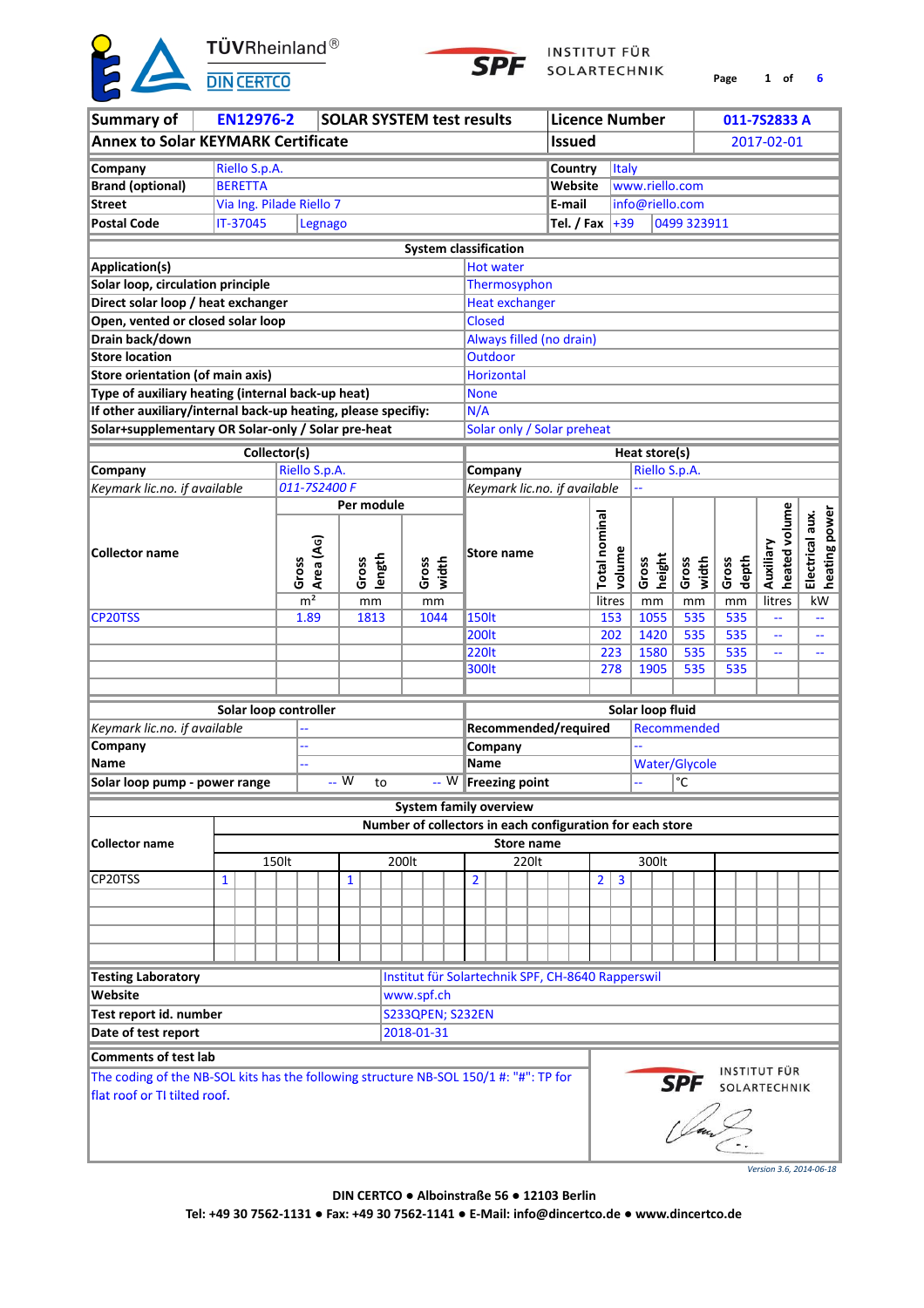TÜVRheinland<sup>®</sup>



INSTITUT FÜR SOLARTECHNIK

**Page** 1 **of 6**

|                                                                                |                                           |                 |  | EN12976-2                       |                          |         |        |             | test results                                                                                  |      |  |            |      |                                                                |                   |   |               | <b>Certification No.</b> |                                  |      | 011-7S2833 A        |      |
|--------------------------------------------------------------------------------|-------------------------------------------|-----------------|--|---------------------------------|--------------------------|---------|--------|-------------|-----------------------------------------------------------------------------------------------|------|--|------------|------|----------------------------------------------------------------|-------------------|---|---------------|--------------------------|----------------------------------|------|---------------------|------|
| Summary of                                                                     |                                           |                 |  |                                 |                          |         |        |             |                                                                                               |      |  |            |      |                                                                |                   |   |               |                          |                                  |      |                     |      |
|                                                                                | <b>Annex to Solar KEYMARK Certificate</b> |                 |  |                                 |                          |         |        |             |                                                                                               |      |  |            |      |                                                                | <b>Issued</b>     |   |               |                          |                                  |      | 2017-02-01          |      |
| Company                                                                        |                                           |                 |  | Riello S.p.A.                   |                          |         |        |             |                                                                                               |      |  |            |      |                                                                | Country           |   | Italy         |                          |                                  |      |                     |      |
| <b>Brand (optional)</b>                                                        |                                           | <b>BERETTA</b>  |  |                                 |                          |         |        |             |                                                                                               |      |  |            |      |                                                                | Website           |   |               | www.riello.com           |                                  |      |                     |      |
| <b>Street</b>                                                                  |                                           |                 |  | Via Ing. Pilade Riello 7        |                          |         |        |             |                                                                                               |      |  |            |      |                                                                | E-mail            |   |               | info@riello.com          |                                  |      |                     |      |
| <b>Postal Code</b>                                                             |                                           | IT-37045        |  |                                 |                          | Legnago |        |             |                                                                                               |      |  |            |      |                                                                | Tel. / Fax $ +39$ |   |               |                          | 0499 323911                      |      |                     |      |
|                                                                                |                                           |                 |  |                                 |                          |         |        |             | <b>System family overview</b>                                                                 |      |  |            |      |                                                                |                   |   |               |                          |                                  |      |                     |      |
|                                                                                |                                           |                 |  |                                 |                          |         |        |             |                                                                                               |      |  |            |      | For each storage and collector size, give number of collectors |                   |   |               |                          |                                  |      |                     |      |
| <b>Collector name</b>                                                          |                                           |                 |  | 150lt                           |                          |         |        |             | 200lt                                                                                         |      |  |            |      | 220lt                                                          |                   |   |               | 300lt                    |                                  |      |                     |      |
| CP20TSS                                                                        |                                           | 1               |  |                                 |                          |         | 1      |             |                                                                                               |      |  | 2          |      |                                                                |                   | 2 | $\mathbf{3}$  |                          |                                  |      |                     |      |
|                                                                                |                                           |                 |  |                                 |                          |         |        |             |                                                                                               |      |  |            |      |                                                                |                   |   |               |                          |                                  |      |                     |      |
|                                                                                |                                           |                 |  |                                 |                          |         |        |             |                                                                                               |      |  |            |      |                                                                |                   |   |               |                          |                                  |      |                     |      |
|                                                                                |                                           |                 |  |                                 |                          |         |        |             |                                                                                               |      |  |            |      |                                                                |                   |   |               |                          |                                  |      |                     |      |
|                                                                                |                                           |                 |  |                                 |                          |         |        |             |                                                                                               |      |  |            |      |                                                                |                   |   |               |                          |                                  |      |                     |      |
|                                                                                | Name of system configuration              |                 |  |                                 |                          |         |        |             |                                                                                               |      |  |            |      |                                                                |                   |   |               |                          | NB-SOL 150/1 TP; NB-SOL 150/1 TI |      |                     |      |
| <b>Collector name</b>                                                          |                                           |                 |  | CP20TSS                         |                          |         |        |             | <b>No. Collectors</b>                                                                         |      |  |            |      | $\mathbf{1}$                                                   |                   |   |               | <b>Storage name</b>      |                                  |      | <b>150lt</b>        |      |
|                                                                                |                                           |                 |  |                                 |                          |         |        |             |                                                                                               |      |  |            |      | Calculated annual results for "solar-only / preheat system"    |                   |   |               |                          |                                  |      |                     |      |
|                                                                                |                                           |                 |  |                                 |                          |         |        |             | Daily drawoff                                                                                 |      |  | 110<br>Ш   |      | Daily drawoff                                                  |                   |   |               | 140<br>H                 | Daily drawoff                    |      |                     | 170  |
| Location                                                                       |                                           |                 |  |                                 | Qd,sh                    |         | Qd, hw |             | QL                                                                                            | Qpar |  | fsol       |      | Qd,hw                                                          | QL                |   | Qpar          | fsol                     | Qd,hw                            | QL   | Qpar                | fsol |
|                                                                                |                                           |                 |  |                                 | MJ/y                     |         | MJ/y   |             | MJ/y                                                                                          | MJ/y |  | $\%$       |      | MJ/y                                                           | MJ/y              |   | MJ/y          | %                        | MJ/y                             | MJ/y | MJ/y                | %    |
| Stockholm SE                                                                   |                                           |                 |  |                                 |                          |         | 6150   |             | 2970                                                                                          | ÷.   |  | 48         | 7821 | 3426                                                           |                   |   | 44            | 9492                     | 3759                             | ÷,   | 40                  |      |
| WürzburgDE                                                                     |                                           |                 |  |                                 | Щ,                       |         | 5897   |             | 3025                                                                                          | u.   |  | 51         |      | 7506                                                           | 3603              |   | ÷,            | 48                       | 9114                             | 4056 | ÷.                  | 45   |
| Davos CH                                                                       |                                           |                 |  |                                 | $\overline{\phantom{a}}$ |         | 6654   |             | 4299                                                                                          | μ,   |  | 65         |      | 8483                                                           | 4997              |   | ÷,            | 59                       | 10281                            | 5500 | ÷,                  | 54   |
| Athens GR                                                                      |                                           |                 |  |                                 | 4                        |         | 4573   |             | 3695                                                                                          | Ξ.   |  | 81         |      | 5834                                                           | 4463              |   | $\rightarrow$ | 76                       | 7064                             | 5107 | $\sim$              | 72   |
|                                                                                |                                           |                 |  |                                 |                          |         |        |             |                                                                                               |      |  |            |      |                                                                |                   |   |               |                          |                                  |      |                     |      |
|                                                                                |                                           |                 |  |                                 |                          |         |        |             |                                                                                               |      |  |            |      |                                                                |                   |   |               |                          |                                  |      |                     |      |
|                                                                                |                                           |                 |  |                                 |                          |         |        |             |                                                                                               |      |  |            |      |                                                                |                   |   |               |                          |                                  |      |                     |      |
|                                                                                | Perf. indicators for the table above      |                 |  |                                 |                          |         |        |             |                                                                                               |      |  |            |      |                                                                |                   |   |               |                          |                                  |      |                     |      |
| Qd,sh                                                                          | MJ/y                                      |                 |  |                                 |                          |         |        |             | Not relevant for solar domestic hot water system<br>Annual heat demand for domestic hot water |      |  |            |      |                                                                |                   |   |               |                          |                                  |      |                     |      |
| Qd<br>QL                                                                       | MJ/y                                      |                 |  |                                 |                          |         |        |             | Annual heat energy delivered by the solar system                                              |      |  |            |      |                                                                |                   |   |               |                          |                                  |      |                     |      |
| Qpar                                                                           | MJ/y<br>MJ/y                              |                 |  |                                 |                          |         |        |             |                                                                                               |      |  |            |      | Annual parasitic energy: (electricity for pumps/controllers)   |                   |   |               |                          |                                  |      |                     |      |
| $f_{sol} = Q_{L}/Q_{d}$                                                        |                                           |                 |  | <b>Solar fraction</b>           |                          |         |        |             |                                                                                               |      |  |            |      |                                                                |                   |   |               |                          |                                  |      |                     |      |
|                                                                                |                                           |                 |  |                                 |                          |         |        |             |                                                                                               |      |  |            |      |                                                                |                   |   |               |                          |                                  |      |                     |      |
|                                                                                |                                           |                 |  | Stockholm SE                    |                          |         |        |             | Würzburg DE                                                                                   |      |  | Davos CH   |      |                                                                | Athens GR         |   |               |                          |                                  |      |                     |      |
|                                                                                |                                           | G               |  |                                 | 1'157                    |         |        | 1'230       |                                                                                               |      |  | 1'684      |      |                                                                | 1'736             |   |               |                          |                                  |      |                     |      |
| <b>Ref. conditions</b>                                                         |                                           | Ta,ave          |  |                                 | 7.5                      |         |        | 9.0         |                                                                                               |      |  | 3.2        |      |                                                                | 18.5              |   |               |                          |                                  |      |                     |      |
|                                                                                |                                           | Tc,ave<br>± ΔTc |  |                                 | 8.5<br>6.4               |         |        | 10.0<br>3.0 |                                                                                               |      |  | 5.4<br>0.8 |      |                                                                | 17.8<br>7.4       |   |               |                          |                                  |      |                     |      |
| lG.                                                                            | kWh/m <sup>2</sup>                        |                 |  | Annual irradiation South, 45°   |                          |         |        |             |                                                                                               |      |  |            |      |                                                                |                   |   |               |                          |                                  |      |                     |      |
| Ta,ave                                                                         | °C                                        |                 |  |                                 |                          |         |        |             | Annual average outdoor air temperature                                                        |      |  |            |      |                                                                |                   |   |               |                          |                                  |      |                     |      |
| Tc,ave                                                                         | °C                                        |                 |  |                                 |                          |         |        |             | Annual average mains cold water temp.                                                         |      |  |            |      |                                                                |                   |   |               |                          |                                  |      |                     |      |
| l∆Tc                                                                           | Κ                                         |                 |  | <b>Seasonal variation of Tc</b> |                          |         |        |             |                                                                                               |      |  |            |      |                                                                |                   |   |               |                          |                                  |      |                     |      |
| Th                                                                             | 45 °C                                     |                 |  |                                 |                          |         |        |             |                                                                                               |      |  |            |      | Desired hot water temperature (mixing valve temperature).      |                   |   |               |                          |                                  |      |                     |      |
|                                                                                |                                           |                 |  |                                 |                          |         |        |             | 250                                                                                           | kPa  |  |            |      | Max. operating press. - tank side                              |                   |   |               |                          |                                  |      | 1'000 kPa           |      |
|                                                                                | Max. operating press. - collector side    |                 |  |                                 |                          |         |        |             |                                                                                               |      |  |            |      |                                                                |                   |   |               |                          |                                  |      |                     |      |
| <b>Testing Laboratory</b>                                                      |                                           |                 |  |                                 |                          |         |        |             |                                                                                               |      |  |            |      | Institut für Solartechnik SPF, CH-8640 Rapperswil              |                   |   |               |                          |                                  |      |                     |      |
| Website                                                                        |                                           |                 |  |                                 |                          |         |        |             | www.spf.ch                                                                                    |      |  |            |      |                                                                |                   |   |               |                          |                                  |      |                     |      |
|                                                                                | Test report id. number                    |                 |  |                                 |                          |         |        |             | S233QPEN; S232EN                                                                              |      |  |            |      |                                                                |                   |   |               |                          |                                  |      |                     |      |
| Date of test report                                                            |                                           |                 |  |                                 |                          |         |        |             | 2018-01-31                                                                                    |      |  |            |      |                                                                |                   |   |               |                          |                                  |      |                     |      |
| Test method                                                                    |                                           |                 |  |                                 |                          |         |        |             | ISO 9459-5 (DST)                                                                              |      |  |            |      |                                                                |                   |   |               |                          |                                  |      |                     |      |
|                                                                                | <b>Comments of test lab</b>               |                 |  |                                 |                          |         |        |             |                                                                                               |      |  |            |      |                                                                |                   |   |               |                          |                                  |      | <b>INSTITUT FÜR</b> |      |
| NB-SOL 150/1 TP was tested as the "medium" subtype under SPF Test Number S232. |                                           |                 |  |                                 |                          |         |        |             |                                                                                               |      |  |            |      |                                                                |                   |   |               |                          | <b>SPF</b>                       |      | SOLARTECHNIK        |      |
|                                                                                |                                           |                 |  |                                 |                          |         |        |             |                                                                                               |      |  |            |      |                                                                |                   |   |               |                          |                                  |      |                     |      |
|                                                                                |                                           |                 |  |                                 |                          |         |        |             |                                                                                               |      |  |            |      |                                                                |                   |   |               |                          |                                  |      |                     |      |
|                                                                                |                                           |                 |  |                                 |                          |         |        |             |                                                                                               |      |  |            |      |                                                                |                   |   |               |                          |                                  |      |                     |      |

*All values are subject to some uncertainty; e.g. the uncertainty on system output is typically in the range of ± 5 % to ± 15 % Version 3.6, 2014-06-18*

**DIN CERTCO ● Alboinstraße 56 ● 12103 Berlin**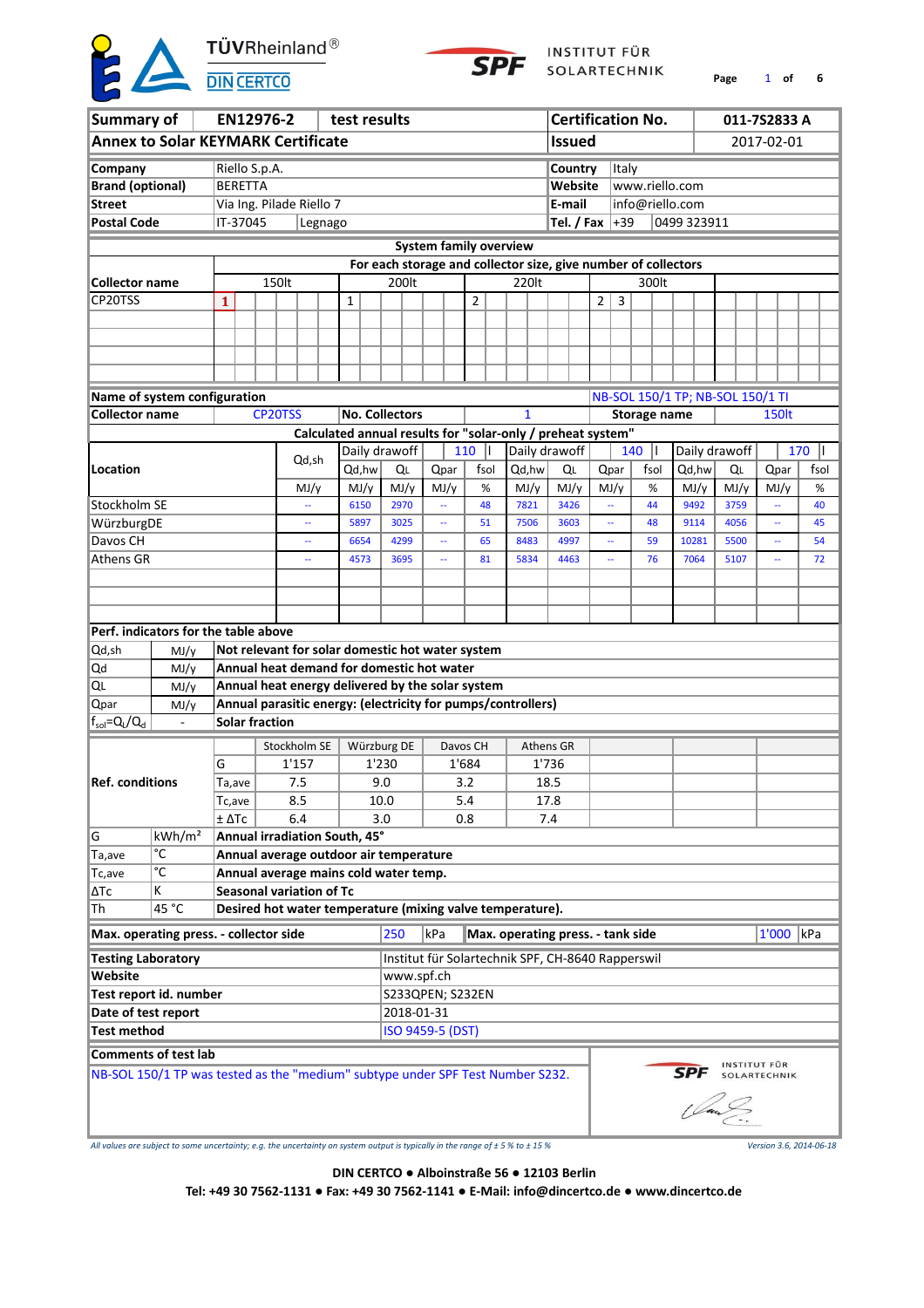

INSTITUT FÜR SOLARTECHNIK

**of 6 Page** 3

| Summary of                  |                                                                                    |                                                     |                                                                                          | EN12976-2                       |         |  |       |       | test results                                                                                                     |     |  |          |  |                                   |       |                   |      |              | <b>Certification No.</b>         |             |               | 011-7S2833 A   |      |
|-----------------------------|------------------------------------------------------------------------------------|-----------------------------------------------------|------------------------------------------------------------------------------------------|---------------------------------|---------|--|-------|-------|------------------------------------------------------------------------------------------------------------------|-----|--|----------|--|-----------------------------------|-------|-------------------|------|--------------|----------------------------------|-------------|---------------|----------------|------|
|                             | <b>Annex to Solar KEYMARK Certificate</b>                                          |                                                     |                                                                                          |                                 |         |  |       |       |                                                                                                                  |     |  |          |  |                                   |       | <b>Issued</b>     |      |              |                                  |             |               | 2017-02-01     |      |
| Company                     |                                                                                    | Riello S.p.A.                                       |                                                                                          |                                 |         |  |       |       |                                                                                                                  |     |  |          |  |                                   |       | Country           |      | <b>Italy</b> |                                  |             |               |                |      |
| <b>Brand (optional)</b>     |                                                                                    | <b>BERETTA</b>                                      |                                                                                          |                                 |         |  |       |       |                                                                                                                  |     |  |          |  |                                   |       | Website           |      |              | www.riello.com                   |             |               |                |      |
| <b>Street</b>               |                                                                                    |                                                     |                                                                                          | Via Ing. Pilade Riello 7        |         |  |       |       |                                                                                                                  |     |  |          |  |                                   |       | E-mail            |      |              | info@riello.com                  |             |               |                |      |
| <b>Postal Code</b>          |                                                                                    | IT-37045                                            |                                                                                          |                                 | Legnago |  |       |       |                                                                                                                  |     |  |          |  |                                   |       | Tel. / Fax $ +39$ |      |              |                                  | 0499 323911 |               |                |      |
|                             |                                                                                    |                                                     |                                                                                          |                                 |         |  |       |       |                                                                                                                  |     |  |          |  |                                   |       |                   |      |              |                                  |             |               |                |      |
|                             |                                                                                    |                                                     |                                                                                          |                                 |         |  |       |       | <b>System family overview</b>                                                                                    |     |  |          |  |                                   |       |                   |      |              |                                  |             |               |                |      |
|                             |                                                                                    |                                                     |                                                                                          |                                 |         |  |       |       | For each storage and collector size, give number of collectors                                                   |     |  |          |  |                                   |       |                   |      |              |                                  |             |               |                |      |
| <b>Collector name</b>       |                                                                                    |                                                     |                                                                                          | 150lt                           |         |  |       |       | 200lt                                                                                                            |     |  |          |  | 220lt                             |       |                   |      |              | 300lt                            |             |               |                |      |
| CP20TSS                     |                                                                                    | 1                                                   |                                                                                          |                                 |         |  | 1     |       |                                                                                                                  |     |  | 2        |  |                                   |       |                   | 2    | 3            |                                  |             |               |                |      |
|                             |                                                                                    |                                                     |                                                                                          |                                 |         |  |       |       |                                                                                                                  |     |  |          |  |                                   |       |                   |      |              |                                  |             |               |                |      |
|                             |                                                                                    |                                                     |                                                                                          |                                 |         |  |       |       |                                                                                                                  |     |  |          |  |                                   |       |                   |      |              |                                  |             |               |                |      |
|                             |                                                                                    |                                                     |                                                                                          |                                 |         |  |       |       |                                                                                                                  |     |  |          |  |                                   |       |                   |      |              |                                  |             |               |                |      |
|                             |                                                                                    |                                                     |                                                                                          |                                 |         |  |       |       |                                                                                                                  |     |  |          |  |                                   |       |                   |      |              |                                  |             |               |                |      |
|                             | Name of system configuration                                                       |                                                     |                                                                                          |                                 |         |  |       |       |                                                                                                                  |     |  |          |  |                                   |       |                   |      |              | NB-SOL 200/1 TP; NB-SOL 200/1 TI |             |               |                |      |
| <b>Collector name</b>       |                                                                                    |                                                     |                                                                                          | CP20TSS                         |         |  |       |       | <b>No. Collectors</b>                                                                                            |     |  |          |  | 1                                 |       |                   |      |              | <b>Storage name</b>              |             |               | 200lt          |      |
|                             |                                                                                    |                                                     |                                                                                          |                                 |         |  |       |       | Calculated annual results for "solar-only / preheat system"                                                      |     |  |          |  |                                   |       |                   |      |              |                                  |             |               |                |      |
|                             |                                                                                    | 170<br>Daily drawoff<br>Ш<br>Daily drawoff<br>Qd,sh |                                                                                          |                                 |         |  |       |       |                                                                                                                  |     |  |          |  |                                   |       |                   |      |              | 200<br>Ш                         |             | Daily drawoff |                | 250  |
| Location                    |                                                                                    |                                                     | Qd, hw<br>QL<br>Qpar<br>fsol<br>Qd,hw                                                    |                                 |         |  |       |       |                                                                                                                  |     |  |          |  |                                   |       |                   |      | Qpar         | fsol                             | Od.hw       | QL            | Qpar           | fsol |
|                             |                                                                                    |                                                     | MJ/y<br>MJ/y<br>MJ/y<br>MJ/y<br>MJ/y<br>%<br>35<br>9492                                  |                                 |         |  |       |       |                                                                                                                  |     |  |          |  |                                   |       |                   | MJ/y |              | %                                | MJ/y        | MJ/y          | MJ/y           | %    |
| Stockholm SE                |                                                                                    |                                                     |                                                                                          |                                 |         |  |       |       | 3332                                                                                                             |     |  |          |  | 11164                             |       | 3483              |      |              | 31                               | 13939       | 3638          | Щ,             | 26   |
| WürzburgDE                  |                                                                                    |                                                     |                                                                                          |                                 | ÷,      |  | 9114  |       | 3573                                                                                                             |     |  | 39       |  | 10691                             |       | 3731              |      |              | 35                               | 13371       | 3878          | Щ,             | 29   |
| Davos CH                    |                                                                                    |                                                     |                                                                                          |                                 |         |  | 10281 |       | 4894                                                                                                             |     |  | 48       |  | 12110                             |       | 5098              |      |              | 42                               | 15137       | 5283          | $\overline{a}$ | 35   |
| Athens GR                   |                                                                                    |                                                     |                                                                                          |                                 |         |  | 7064  |       | 4747                                                                                                             |     |  | 67       |  | 8326                              |       | 5145              |      |              | 62                               | 10407       | 5505          |                | 53   |
|                             |                                                                                    |                                                     |                                                                                          |                                 |         |  |       |       |                                                                                                                  |     |  |          |  |                                   |       |                   |      |              |                                  |             |               |                |      |
|                             |                                                                                    |                                                     |                                                                                          |                                 |         |  |       |       |                                                                                                                  |     |  |          |  |                                   |       |                   |      |              |                                  |             |               |                |      |
|                             |                                                                                    |                                                     |                                                                                          |                                 |         |  |       |       |                                                                                                                  |     |  |          |  |                                   |       |                   |      |              |                                  |             |               |                |      |
|                             |                                                                                    |                                                     | Perf. indicators for the table above<br>Not relevant for solar domestic hot water system |                                 |         |  |       |       |                                                                                                                  |     |  |          |  |                                   |       |                   |      |              |                                  |             |               |                |      |
| Qd,sh                       | MJ/y                                                                               |                                                     |                                                                                          |                                 |         |  |       |       |                                                                                                                  |     |  |          |  |                                   |       |                   |      |              |                                  |             |               |                |      |
| Qd                          | MJ/y                                                                               |                                                     |                                                                                          |                                 |         |  |       |       | Annual heat demand for domestic hot water                                                                        |     |  |          |  |                                   |       |                   |      |              |                                  |             |               |                |      |
| QL                          | MJ/y                                                                               |                                                     |                                                                                          |                                 |         |  |       |       | Annual heat energy delivered by the solar system<br>Annual parasitic energy: (electricity for pumps/controllers) |     |  |          |  |                                   |       |                   |      |              |                                  |             |               |                |      |
| Qpar<br>$f_{sol} = Q_L/Q_d$ | MJ/y<br>$\overline{a}$                                                             |                                                     |                                                                                          | <b>Solar fraction</b>           |         |  |       |       |                                                                                                                  |     |  |          |  |                                   |       |                   |      |              |                                  |             |               |                |      |
|                             |                                                                                    |                                                     |                                                                                          |                                 |         |  |       |       |                                                                                                                  |     |  |          |  |                                   |       |                   |      |              |                                  |             |               |                |      |
|                             |                                                                                    |                                                     |                                                                                          | Stockholm SE                    |         |  |       |       | Würzburg DE                                                                                                      |     |  | Davos CH |  | Athens GR                         |       |                   |      |              |                                  |             |               |                |      |
|                             |                                                                                    | G                                                   |                                                                                          |                                 | 1'157   |  |       | 1'230 |                                                                                                                  |     |  | 1'684    |  |                                   | 1'736 |                   |      |              |                                  |             |               |                |      |
| <b>Ref. conditions</b>      |                                                                                    | Ta,ave                                              |                                                                                          |                                 | 7.5     |  |       | 9.0   |                                                                                                                  |     |  | 3.2      |  |                                   | 18.5  |                   |      |              |                                  |             |               |                |      |
|                             |                                                                                    | Tc,ave                                              |                                                                                          |                                 | 8.5     |  |       | 10.0  |                                                                                                                  |     |  | 5.4      |  |                                   | 17.8  |                   |      |              |                                  |             |               |                |      |
|                             |                                                                                    | $±$ $\Delta$ Tc                                     |                                                                                          |                                 | 6.4     |  |       | 3.0   |                                                                                                                  |     |  | 0.8      |  |                                   | 7.4   |                   |      |              |                                  |             |               |                |      |
| G                           | kWh/m <sup>2</sup>                                                                 |                                                     |                                                                                          | Annual irradiation South, 45°   |         |  |       |       |                                                                                                                  |     |  |          |  |                                   |       |                   |      |              |                                  |             |               |                |      |
| Ta, ave                     | °C                                                                                 |                                                     |                                                                                          |                                 |         |  |       |       | Annual average outdoor air temperature                                                                           |     |  |          |  |                                   |       |                   |      |              |                                  |             |               |                |      |
| Tc,ave                      | °C                                                                                 |                                                     |                                                                                          |                                 |         |  |       |       | Annual average mains cold water temp.                                                                            |     |  |          |  |                                   |       |                   |      |              |                                  |             |               |                |      |
| ΔТс                         | K<br>45 °C                                                                         |                                                     |                                                                                          | <b>Seasonal variation of Tc</b> |         |  |       |       |                                                                                                                  |     |  |          |  |                                   |       |                   |      |              |                                  |             |               |                |      |
| Th                          |                                                                                    |                                                     |                                                                                          |                                 |         |  |       |       | Desired hot water temperature (mixing valve temperature).                                                        |     |  |          |  |                                   |       |                   |      |              |                                  |             |               |                |      |
|                             | Max. operating press. - collector side                                             |                                                     |                                                                                          |                                 |         |  |       |       | 250                                                                                                              | kPa |  |          |  | Max. operating press. - tank side |       |                   |      |              |                                  |             |               | 1'000 kPa      |      |
| <b>Testing Laboratory</b>   |                                                                                    |                                                     |                                                                                          |                                 |         |  |       |       | Institut für Solartechnik SPF, CH-8640 Rapperswil                                                                |     |  |          |  |                                   |       |                   |      |              |                                  |             |               |                |      |
| Website                     |                                                                                    |                                                     |                                                                                          |                                 |         |  |       |       | www.spf.ch                                                                                                       |     |  |          |  |                                   |       |                   |      |              |                                  |             |               |                |      |
| Test report id. number      |                                                                                    |                                                     |                                                                                          |                                 |         |  |       |       | S233QPEN; S232EN                                                                                                 |     |  |          |  |                                   |       |                   |      |              |                                  |             |               |                |      |
| Date of test report         |                                                                                    |                                                     |                                                                                          |                                 |         |  |       |       | 2018-01-31                                                                                                       |     |  |          |  |                                   |       |                   |      |              |                                  |             |               |                |      |
| <b>Test method</b>          |                                                                                    |                                                     |                                                                                          |                                 |         |  |       |       | ISO 9459-5 (DST)                                                                                                 |     |  |          |  |                                   |       |                   |      |              |                                  |             |               |                |      |
|                             | <b>Comments of test lab</b>                                                        |                                                     |                                                                                          |                                 |         |  |       |       |                                                                                                                  |     |  |          |  |                                   |       |                   |      |              |                                  |             |               |                |      |
|                             | The SPF test number for the system subtype NB-SOL 200/1 TP is S232 ST1. The annual |                                                     |                                                                                          |                                 |         |  |       |       |                                                                                                                  |     |  |          |  |                                   |       |                   |      |              |                                  | <b>SPF</b>  | INSTITUT FÜR  | SOLARTECHNIK   |      |
|                             | performance for the system subtype was calculated according to the Specific CEN    |                                                     |                                                                                          |                                 |         |  |       |       |                                                                                                                  |     |  |          |  |                                   |       |                   |      |              |                                  |             |               |                |      |
|                             | Keymark Scheme Rules for system families.                                          |                                                     |                                                                                          |                                 |         |  |       |       |                                                                                                                  |     |  |          |  |                                   |       |                   |      |              |                                  |             |               |                |      |
|                             |                                                                                    |                                                     |                                                                                          |                                 |         |  |       |       |                                                                                                                  |     |  |          |  |                                   |       |                   |      |              |                                  |             |               |                |      |
|                             |                                                                                    |                                                     |                                                                                          |                                 |         |  |       |       |                                                                                                                  |     |  |          |  |                                   |       |                   |      |              |                                  |             |               |                |      |

*All values are subject to some uncertainty; e.g. the uncertainty on system output is typically in the range of ± 5 % to ± 15 % Version 3.6, 2014-06-18*

**DIN CERTCO ● Alboinstraße 56 ● 12103 Berlin**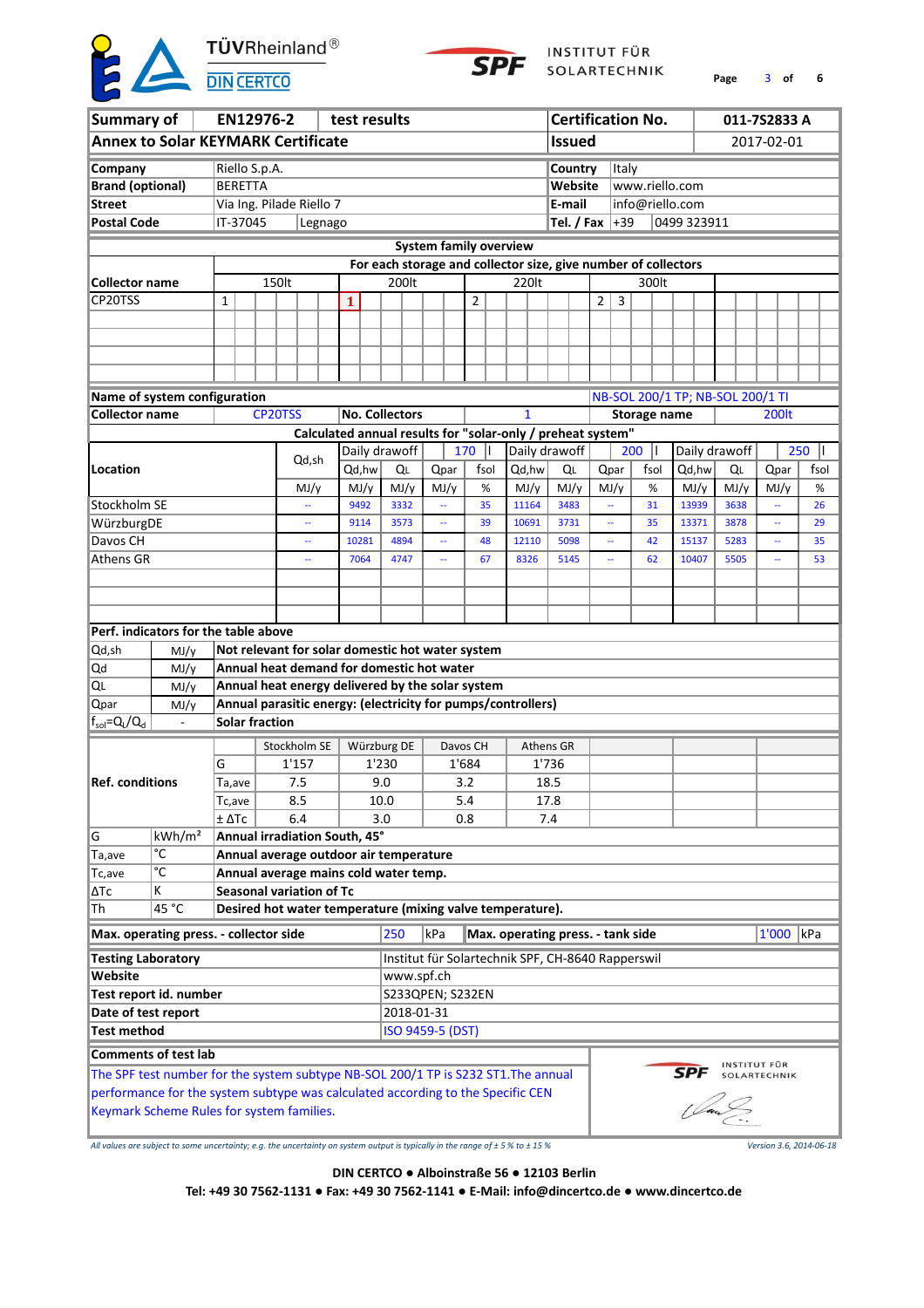

INSTITUT FÜR SOLARTECHNIK

**Page** 4 **of 6**

| Summary of                |                                                                                                                              |                                      |                                                             | EN12976-2                       |         |                         | test results |                                                                |      |       |                |  |                                                   |               |              |                   |              | <b>Certification No.</b> |                                  |      |  | 011-7S2833 A        |    |
|---------------------------|------------------------------------------------------------------------------------------------------------------------------|--------------------------------------|-------------------------------------------------------------|---------------------------------|---------|-------------------------|--------------|----------------------------------------------------------------|------|-------|----------------|--|---------------------------------------------------|---------------|--------------|-------------------|--------------|--------------------------|----------------------------------|------|--|---------------------|----|
|                           | <b>Annex to Solar KEYMARK Certificate</b>                                                                                    |                                      |                                                             |                                 |         |                         |              |                                                                |      |       |                |  |                                                   | <b>Issued</b> |              |                   |              |                          |                                  |      |  | 2017-02-01          |    |
| Company                   |                                                                                                                              | Riello S.p.A.                        |                                                             |                                 |         |                         |              |                                                                |      |       |                |  |                                                   | Country       |              |                   | <b>Italy</b> |                          |                                  |      |  |                     |    |
| <b>Brand (optional)</b>   |                                                                                                                              | <b>BERETTA</b>                       |                                                             |                                 |         |                         |              |                                                                |      |       |                |  |                                                   | Website       |              |                   |              | www.riello.com           |                                  |      |  |                     |    |
| <b>Street</b>             |                                                                                                                              |                                      |                                                             | Via Ing. Pilade Riello 7        |         |                         |              |                                                                |      |       |                |  |                                                   | E-mail        |              |                   |              | info@riello.com          |                                  |      |  |                     |    |
| <b>Postal Code</b>        |                                                                                                                              | IT-37045                             |                                                             |                                 | Legnago |                         |              |                                                                |      |       |                |  |                                                   |               |              | Tel. / Fax $ +39$ |              |                          | 0499 323911                      |      |  |                     |    |
|                           |                                                                                                                              |                                      |                                                             |                                 |         |                         |              |                                                                |      |       |                |  | <b>System family overview</b>                     |               |              |                   |              |                          |                                  |      |  |                     |    |
|                           |                                                                                                                              |                                      |                                                             |                                 |         |                         |              | For each storage and collector size, give number of collectors |      |       |                |  |                                                   |               |              |                   |              |                          |                                  |      |  |                     |    |
| <b>Collector name</b>     |                                                                                                                              |                                      |                                                             | 150lt                           |         |                         |              | 200lt                                                          |      |       |                |  | 220lt                                             |               |              |                   |              | 300lt                    |                                  |      |  |                     |    |
| CP20TSS                   |                                                                                                                              |                                      |                                                             |                                 |         |                         |              |                                                                |      |       |                |  |                                                   |               |              |                   | 3            |                          |                                  |      |  |                     |    |
|                           |                                                                                                                              | 1                                    |                                                             |                                 |         |                         | 1            |                                                                |      |       | $\overline{2}$ |  |                                                   |               |              | 2                 |              |                          |                                  |      |  |                     |    |
|                           |                                                                                                                              |                                      |                                                             |                                 |         |                         |              |                                                                |      |       |                |  |                                                   |               |              |                   |              |                          |                                  |      |  |                     |    |
|                           |                                                                                                                              |                                      |                                                             |                                 |         |                         |              |                                                                |      |       |                |  |                                                   |               |              |                   |              |                          |                                  |      |  |                     |    |
|                           |                                                                                                                              |                                      |                                                             |                                 |         |                         |              |                                                                |      |       |                |  |                                                   |               |              |                   |              |                          |                                  |      |  |                     |    |
|                           |                                                                                                                              |                                      |                                                             |                                 |         |                         |              |                                                                |      |       |                |  |                                                   |               |              |                   |              |                          |                                  |      |  |                     |    |
|                           | Name of system configuration                                                                                                 |                                      |                                                             |                                 |         |                         |              |                                                                |      |       |                |  |                                                   |               |              |                   |              |                          | NB-SOL 220/2 TP; NB-SOL 220/2 TI |      |  |                     |    |
| <b>Collector name</b>     |                                                                                                                              | <b>No. Collectors</b>                |                                                             |                                 |         | $\overline{\mathbf{z}}$ |              |                                                                |      |       | Storage name   |  |                                                   |               | <b>220lt</b> |                   |              |                          |                                  |      |  |                     |    |
|                           |                                                                                                                              |                                      | Calculated annual results for "solar-only / preheat system" |                                 |         |                         |              |                                                                |      |       |                |  |                                                   |               |              |                   |              |                          |                                  |      |  |                     |    |
|                           |                                                                                                                              |                                      | Daily drawoff                                               |                                 |         | 170                     | Ш            | Daily drawoff                                                  |      |       |                |  | 200<br>Ш                                          | Daily drawoff |              |                   | 250          |                          |                                  |      |  |                     |    |
| Location                  |                                                                                                                              |                                      | Qd, hw<br>QL                                                | Qpar                            |         | fsol                    |              | Qd,hw                                                          | QL   |       | Qpar           |  | fsol                                              | Qd,hw         | QL           |                   | Qpar         | fsol                     |                                  |      |  |                     |    |
|                           |                                                                                                                              |                                      |                                                             |                                 | MJ/y    |                         | MJ/y         | MJ/y                                                           | MJ/y |       | %              |  | MJ/y                                              | MJ/y          |              | MJ/y              |              | %                        | MJ/y                             | MJ/y |  | MJ/y                | %  |
| Stockholm SE              |                                                                                                                              |                                      |                                                             |                                 |         |                         | 9492         | 4955                                                           |      |       | 52             |  | 11164                                             | 5392          |              |                   |              | 48                       | 13939                            | 5826 |  | ω.                  | 42 |
| WürzburgDE                |                                                                                                                              |                                      |                                                             |                                 |         |                         | 9114         | 5122                                                           |      |       | 56             |  | 10691                                             | 5613          |              |                   |              | 53                       | 13371                            | 6231 |  | $\overline{a}$      | 47 |
| Davos CH                  |                                                                                                                              |                                      |                                                             |                                 |         |                         | 10281        | 7526                                                           |      |       | 73             |  | 12110                                             | 8174          |              |                   |              | 68                       | 15137                            | 8840 |  |                     | 58 |
| Athens GR                 |                                                                                                                              |                                      |                                                             |                                 |         |                         | 7064         | 6089                                                           |      |       | 86             |  | 8326                                              | 6835          |              |                   |              | 82                       | 10407                            | 7878 |  |                     | 76 |
|                           |                                                                                                                              |                                      |                                                             |                                 |         |                         |              |                                                                |      |       |                |  |                                                   |               |              |                   |              |                          |                                  |      |  |                     |    |
|                           |                                                                                                                              |                                      |                                                             |                                 |         |                         |              |                                                                |      |       |                |  |                                                   |               |              |                   |              |                          |                                  |      |  |                     |    |
|                           |                                                                                                                              |                                      |                                                             |                                 |         |                         |              |                                                                |      |       |                |  |                                                   |               |              |                   |              |                          |                                  |      |  |                     |    |
|                           |                                                                                                                              | Perf. indicators for the table above |                                                             |                                 |         |                         |              |                                                                |      |       |                |  |                                                   |               |              |                   |              |                          |                                  |      |  |                     |    |
| Qd,sh                     | MJ/y                                                                                                                         |                                      | Not relevant for solar domestic hot water system            |                                 |         |                         |              |                                                                |      |       |                |  |                                                   |               |              |                   |              |                          |                                  |      |  |                     |    |
| Qd                        | MJ/y                                                                                                                         |                                      |                                                             |                                 |         |                         |              | Annual heat demand for domestic hot water                      |      |       |                |  |                                                   |               |              |                   |              |                          |                                  |      |  |                     |    |
| QL                        | MJ/y                                                                                                                         |                                      |                                                             |                                 |         |                         |              | Annual heat energy delivered by the solar system               |      |       |                |  |                                                   |               |              |                   |              |                          |                                  |      |  |                     |    |
| Qpar                      | MJ/y                                                                                                                         |                                      |                                                             |                                 |         |                         |              | Annual parasitic energy: (electricity for pumps/controllers)   |      |       |                |  |                                                   |               |              |                   |              |                          |                                  |      |  |                     |    |
| $ f_{sol} = Q_L/Q_d$      | $\overline{a}$                                                                                                               |                                      |                                                             | <b>Solar fraction</b>           |         |                         |              |                                                                |      |       |                |  |                                                   |               |              |                   |              |                          |                                  |      |  |                     |    |
|                           |                                                                                                                              |                                      |                                                             |                                 |         |                         |              |                                                                |      |       |                |  |                                                   |               |              |                   |              |                          |                                  |      |  |                     |    |
|                           |                                                                                                                              |                                      |                                                             | Stockholm SE                    |         |                         |              | Würzburg DE                                                    |      |       | Davos CH       |  | Athens GR                                         |               |              |                   |              |                          |                                  |      |  |                     |    |
|                           |                                                                                                                              | G                                    |                                                             |                                 | 1'157   |                         |              | 1'230                                                          |      | 1'684 |                |  |                                                   | 1'736         |              |                   |              |                          |                                  |      |  |                     |    |
| <b>Ref. conditions</b>    |                                                                                                                              | Ta,ave                               |                                                             |                                 | 7.5     |                         |              | 9.0                                                            |      |       | 3.2            |  |                                                   | 18.5          |              |                   |              |                          |                                  |      |  |                     |    |
|                           |                                                                                                                              | $Tc,$ ave                            |                                                             |                                 | 8.5     |                         |              | 10.0                                                           |      | 5.4   |                |  |                                                   | 17.8          |              |                   |              |                          |                                  |      |  |                     |    |
|                           |                                                                                                                              | ± ΔTc                                |                                                             |                                 | 6.4     |                         |              | 3.0                                                            |      |       | 0.8            |  |                                                   | 7.4           |              |                   |              |                          |                                  |      |  |                     |    |
| lG.                       | kWh/m <sup>2</sup>                                                                                                           |                                      |                                                             | Annual irradiation South, 45°   |         |                         |              |                                                                |      |       |                |  |                                                   |               |              |                   |              |                          |                                  |      |  |                     |    |
| Ta,ave                    | °C                                                                                                                           |                                      |                                                             |                                 |         |                         |              | Annual average outdoor air temperature                         |      |       |                |  |                                                   |               |              |                   |              |                          |                                  |      |  |                     |    |
| Tc,ave                    | °C                                                                                                                           |                                      |                                                             |                                 |         |                         |              | Annual average mains cold water temp.                          |      |       |                |  |                                                   |               |              |                   |              |                          |                                  |      |  |                     |    |
| ∣∆Tc                      | Κ                                                                                                                            |                                      |                                                             | <b>Seasonal variation of Tc</b> |         |                         |              |                                                                |      |       |                |  |                                                   |               |              |                   |              |                          |                                  |      |  |                     |    |
| Th                        | 45 °C                                                                                                                        |                                      |                                                             |                                 |         |                         |              | Desired hot water temperature (mixing valve temperature).      |      |       |                |  |                                                   |               |              |                   |              |                          |                                  |      |  |                     |    |
|                           | Max. operating press. - collector side                                                                                       |                                      |                                                             |                                 |         |                         |              | 300                                                            | kPa  |       |                |  | Max. operating press. - tank side                 |               |              |                   |              |                          |                                  |      |  | $1'000$ kPa         |    |
| <b>Testing Laboratory</b> |                                                                                                                              |                                      |                                                             |                                 |         |                         |              |                                                                |      |       |                |  | Institut für Solartechnik SPF, CH-8640 Rapperswil |               |              |                   |              |                          |                                  |      |  |                     |    |
| Website                   |                                                                                                                              |                                      |                                                             |                                 |         |                         |              | www.spf.ch                                                     |      |       |                |  |                                                   |               |              |                   |              |                          |                                  |      |  |                     |    |
| Test report id. number    |                                                                                                                              |                                      |                                                             |                                 |         |                         |              | S233QPEN; S232EN                                               |      |       |                |  |                                                   |               |              |                   |              |                          |                                  |      |  |                     |    |
| Date of test report       |                                                                                                                              |                                      |                                                             |                                 |         |                         |              | 2018-01-31                                                     |      |       |                |  |                                                   |               |              |                   |              |                          |                                  |      |  |                     |    |
| Test method               |                                                                                                                              |                                      |                                                             |                                 |         |                         |              | ISO 9459-5 (DST)                                               |      |       |                |  |                                                   |               |              |                   |              |                          |                                  |      |  |                     |    |
|                           | <b>Comments of test lab</b>                                                                                                  |                                      |                                                             |                                 |         |                         |              |                                                                |      |       |                |  |                                                   |               |              |                   |              |                          |                                  |      |  |                     |    |
|                           |                                                                                                                              |                                      |                                                             |                                 |         |                         |              |                                                                |      |       |                |  |                                                   |               |              |                   |              |                          |                                  |      |  | <b>INSTITUT FÜR</b> |    |
|                           | The SPF test number for the system subtype NB-SOL 220/2 TP is S232 ST2. The annual                                           |                                      |                                                             |                                 |         |                         |              |                                                                |      |       |                |  |                                                   |               |              |                   |              |                          | <b>SPF</b>                       |      |  | SOLARTECHNIK        |    |
|                           | performance for the system subtype was calculated according to the Specific CEN<br>Keymark Scheme Rules for system families. |                                      |                                                             |                                 |         |                         |              |                                                                |      |       |                |  |                                                   |               |              |                   |              |                          |                                  |      |  |                     |    |
|                           |                                                                                                                              |                                      |                                                             |                                 |         |                         |              |                                                                |      |       |                |  |                                                   |               |              |                   |              |                          |                                  |      |  |                     |    |

*All values are subject to some uncertainty; e.g. the uncertainty on system output is typically in the range of ± 5 % to ± 15 % Version 3.6, 2014-06-18*

**DIN CERTCO ● Alboinstraße 56 ● 12103 Berlin**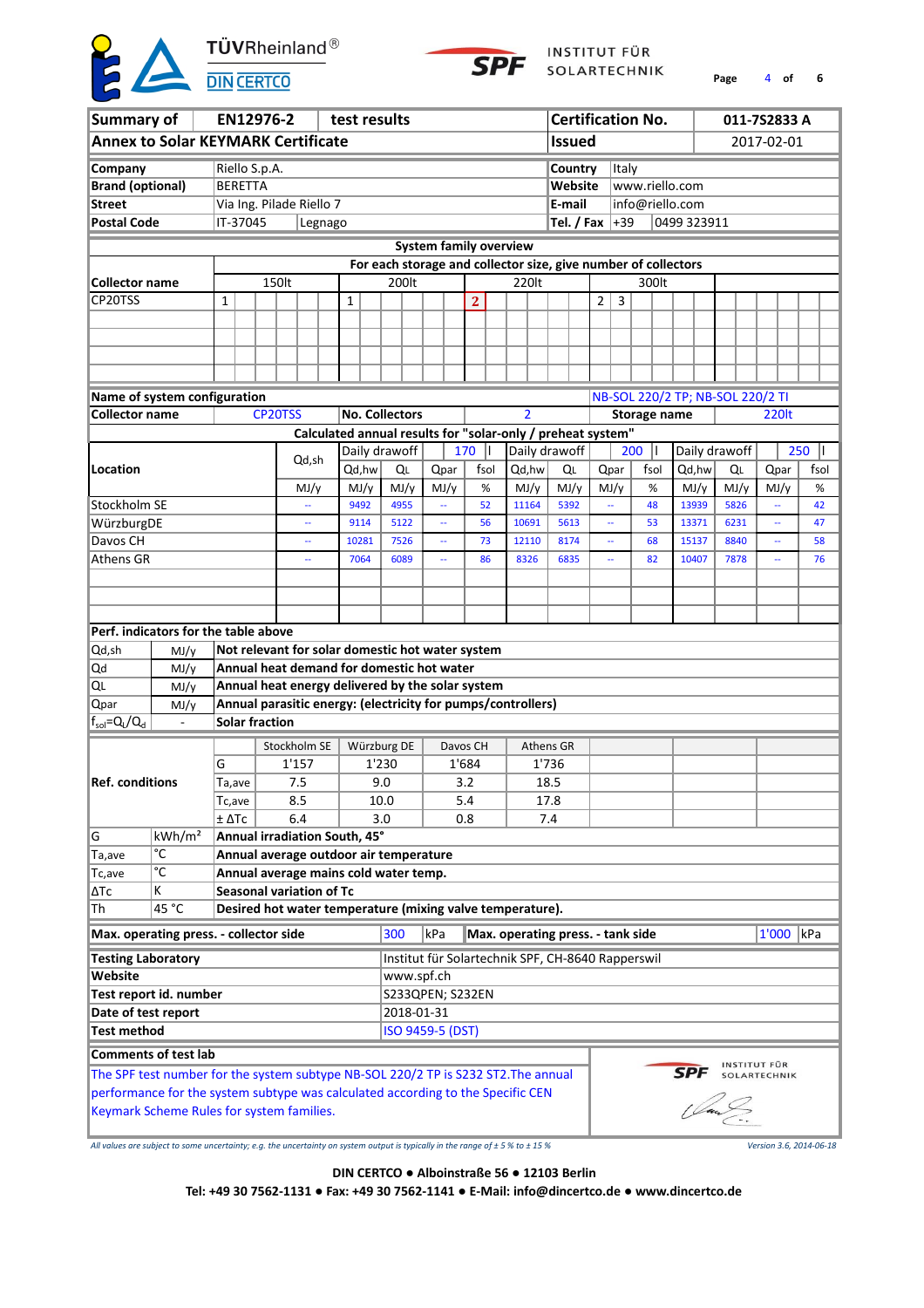

INSTITUT FÜR SOLARTECHNIK

**Page** 5 **of 6**

| Summary of                |                                                                                    |                 |                                      | EN12976-2                       |         |  |        |       | test results                                                   |      |  |          |   |                                   |       |                   |              |              | <b>Certification No.</b> |                                  |       | 011-7S2833 A                 |      |
|---------------------------|------------------------------------------------------------------------------------|-----------------|--------------------------------------|---------------------------------|---------|--|--------|-------|----------------------------------------------------------------|------|--|----------|---|-----------------------------------|-------|-------------------|--------------|--------------|--------------------------|----------------------------------|-------|------------------------------|------|
|                           | <b>Annex to Solar KEYMARK Certificate</b>                                          |                 |                                      |                                 |         |  |        |       |                                                                |      |  |          |   |                                   |       | <b>Issued</b>     |              |              |                          |                                  |       | 2017-02-01                   |      |
| Company                   |                                                                                    | Riello S.p.A.   |                                      |                                 |         |  |        |       |                                                                |      |  |          |   |                                   |       | Country           |              | <b>Italy</b> |                          |                                  |       |                              |      |
| <b>Brand (optional)</b>   |                                                                                    | <b>BERETTA</b>  |                                      |                                 |         |  |        |       |                                                                |      |  |          |   |                                   |       | Website           |              |              | www.riello.com           |                                  |       |                              |      |
| <b>Street</b>             |                                                                                    |                 |                                      | Via Ing. Pilade Riello 7        |         |  |        |       |                                                                |      |  |          |   |                                   |       | E-mail            |              |              | info@riello.com          |                                  |       |                              |      |
| <b>Postal Code</b>        |                                                                                    | IT-37045        |                                      |                                 | Legnago |  |        |       |                                                                |      |  |          |   |                                   |       | Tel. / Fax $ +39$ |              |              |                          | 0499 323911                      |       |                              |      |
|                           |                                                                                    |                 |                                      |                                 |         |  |        |       |                                                                |      |  |          |   | <b>System family overview</b>     |       |                   |              |              |                          |                                  |       |                              |      |
|                           |                                                                                    |                 |                                      |                                 |         |  |        |       | For each storage and collector size, give number of collectors |      |  |          |   |                                   |       |                   |              |              |                          |                                  |       |                              |      |
| <b>Collector name</b>     |                                                                                    |                 |                                      | 150lt                           |         |  |        |       | 200lt                                                          |      |  |          |   | 220lt                             |       |                   |              |              | 300lt                    |                                  |       |                              |      |
| CP20TSS                   |                                                                                    | 1               |                                      |                                 |         |  | 1      |       |                                                                |      |  | 2        |   |                                   |       |                   | $\mathbf{2}$ | 3            |                          |                                  |       |                              |      |
|                           |                                                                                    |                 |                                      |                                 |         |  |        |       |                                                                |      |  |          |   |                                   |       |                   |              |              |                          |                                  |       |                              |      |
|                           |                                                                                    |                 |                                      |                                 |         |  |        |       |                                                                |      |  |          |   |                                   |       |                   |              |              |                          |                                  |       |                              |      |
|                           |                                                                                    |                 |                                      |                                 |         |  |        |       |                                                                |      |  |          |   |                                   |       |                   |              |              |                          |                                  |       |                              |      |
|                           |                                                                                    |                 |                                      |                                 |         |  |        |       |                                                                |      |  |          |   |                                   |       |                   |              |              |                          |                                  |       |                              |      |
|                           | Name of system configuration                                                       |                 |                                      |                                 |         |  |        |       |                                                                |      |  |          |   |                                   |       |                   |              |              |                          | NB-SOL 300/2 TP; NB-SOL 300/2 TI |       |                              |      |
| <b>Collector name</b>     |                                                                                    |                 |                                      | CP20TSS                         |         |  |        |       | <b>No. Collectors</b>                                          |      |  |          |   | $\overline{2}$                    |       |                   |              |              | <b>Storage name</b>      |                                  |       | 300lt                        |      |
|                           |                                                                                    |                 |                                      |                                 |         |  |        |       | Calculated annual results for "solar-only / preheat system"    |      |  |          |   |                                   |       |                   |              |              |                          |                                  |       |                              |      |
|                           |                                                                                    |                 |                                      |                                 |         |  |        |       | Daily drawoff                                                  |      |  | 250      | Ш | Daily drawoff                     |       |                   |              |              | 300<br>Ш                 | Daily drawoff                    |       |                              | 400  |
| Location                  |                                                                                    |                 |                                      |                                 | Qd,sh   |  | Qd, hw |       | QL                                                             | Qpar |  | fsol     |   | Qd,hw                             |       | QL                | Qpar         |              | fsol                     | Qd,hw                            | QL    | Qpar                         | fsol |
|                           |                                                                                    |                 |                                      |                                 | MJ/y    |  | MJ/y   |       | MJ/y                                                           | MJ/y |  | %        |   | MJ/y                              |       | MJ/y              | MJ/y         |              | %                        | MJ/y                             | MJ/y  | MJ/y                         | %    |
| Stockholm SE              |                                                                                    |                 |                                      |                                 |         |  | 13939  |       | 6091                                                           |      |  | 44       |   | 16746                             |       | 6497              |              |              | 39                       | 22327                            | 7011  | 44                           | 31   |
| WürzburgDE                |                                                                                    |                 |                                      |                                 |         |  | 13371  |       | 6472                                                           |      |  | 48       |   | 16052                             |       | 6966              |              |              | 43                       | 21413                            | 7366  |                              | 34   |
| Davos CH                  |                                                                                    |                 |                                      |                                 |         |  | 15137  |       | 9173                                                           |      |  | 61       |   | 18165                             |       | 9682              |              |              | 53                       | 24220                            | 10124 | μ,                           | 42   |
| Athens GR                 |                                                                                    |                 |                                      |                                 |         |  | 10407  |       | 8045                                                           |      |  | 77       |   | 12488                             |       | 8967              |              |              | 72                       | 16651                            | 10174 |                              | 61   |
|                           |                                                                                    |                 |                                      |                                 |         |  |        |       |                                                                |      |  |          |   |                                   |       |                   |              |              |                          |                                  |       |                              |      |
|                           |                                                                                    |                 |                                      |                                 |         |  |        |       |                                                                |      |  |          |   |                                   |       |                   |              |              |                          |                                  |       |                              |      |
|                           |                                                                                    |                 |                                      |                                 |         |  |        |       |                                                                |      |  |          |   |                                   |       |                   |              |              |                          |                                  |       |                              |      |
|                           |                                                                                    |                 | Perf. indicators for the table above |                                 |         |  |        |       |                                                                |      |  |          |   |                                   |       |                   |              |              |                          |                                  |       |                              |      |
| Qd,sh                     | MJ/y                                                                               |                 |                                      |                                 |         |  |        |       | Not relevant for solar domestic hot water system               |      |  |          |   |                                   |       |                   |              |              |                          |                                  |       |                              |      |
| Qd                        | MJ/y                                                                               |                 |                                      |                                 |         |  |        |       | Annual heat demand for domestic hot water                      |      |  |          |   |                                   |       |                   |              |              |                          |                                  |       |                              |      |
| QL                        | MJ/y                                                                               |                 |                                      |                                 |         |  |        |       | Annual heat energy delivered by the solar system               |      |  |          |   |                                   |       |                   |              |              |                          |                                  |       |                              |      |
| Qpar                      | MJ/y                                                                               |                 |                                      |                                 |         |  |        |       | Annual parasitic energy: (electricity for pumps/controllers)   |      |  |          |   |                                   |       |                   |              |              |                          |                                  |       |                              |      |
| $f_{sol} = Q_L/Q_d$       | $\blacksquare$                                                                     |                 |                                      | <b>Solar fraction</b>           |         |  |        |       |                                                                |      |  |          |   |                                   |       |                   |              |              |                          |                                  |       |                              |      |
|                           |                                                                                    |                 |                                      | Stockholm SE                    |         |  |        |       | Würzburg DE                                                    |      |  | Davos CH |   | Athens GR                         |       |                   |              |              |                          |                                  |       |                              |      |
|                           |                                                                                    | G               |                                      |                                 | 1'157   |  |        | 1'230 |                                                                |      |  | 1'684    |   |                                   | 1'736 |                   |              |              |                          |                                  |       |                              |      |
| <b>Ref. conditions</b>    |                                                                                    | Ta,ave          |                                      |                                 | 7.5     |  |        | 9.0   |                                                                |      |  | 3.2      |   |                                   | 18.5  |                   |              |              |                          |                                  |       |                              |      |
|                           |                                                                                    | I c,ave         |                                      |                                 | 8.5     |  |        | 10.0  |                                                                |      |  | 5.4      |   |                                   | 17.8  |                   |              |              |                          |                                  |       |                              |      |
|                           |                                                                                    | $±$ $\Delta$ Tc |                                      |                                 | 6.4     |  |        | 3.0   |                                                                |      |  | 0.8      |   |                                   | 7.4   |                   |              |              |                          |                                  |       |                              |      |
| G                         | kWh/m <sup>2</sup>                                                                 |                 |                                      | Annual irradiation South, 45°   |         |  |        |       |                                                                |      |  |          |   |                                   |       |                   |              |              |                          |                                  |       |                              |      |
| Ta, ave                   | °C                                                                                 |                 |                                      |                                 |         |  |        |       | Annual average outdoor air temperature                         |      |  |          |   |                                   |       |                   |              |              |                          |                                  |       |                              |      |
| Tc,ave                    | °C                                                                                 |                 |                                      |                                 |         |  |        |       | Annual average mains cold water temp.                          |      |  |          |   |                                   |       |                   |              |              |                          |                                  |       |                              |      |
| ΔTc                       | K                                                                                  |                 |                                      | <b>Seasonal variation of Tc</b> |         |  |        |       |                                                                |      |  |          |   |                                   |       |                   |              |              |                          |                                  |       |                              |      |
| Th                        | 45 °C                                                                              |                 |                                      |                                 |         |  |        |       | Desired hot water temperature (mixing valve temperature).      |      |  |          |   |                                   |       |                   |              |              |                          |                                  |       |                              |      |
|                           | Max. operating press. - collector side                                             |                 |                                      |                                 |         |  |        |       | 250                                                            | kPa  |  |          |   | Max. operating press. - tank side |       |                   |              |              |                          |                                  |       | $1'000$  kPa                 |      |
| <b>Testing Laboratory</b> |                                                                                    |                 |                                      |                                 |         |  |        |       | Institut für Solartechnik SPF, CH-8640 Rapperswil              |      |  |          |   |                                   |       |                   |              |              |                          |                                  |       |                              |      |
| Website                   |                                                                                    |                 |                                      |                                 |         |  |        |       | www.spf.ch                                                     |      |  |          |   |                                   |       |                   |              |              |                          |                                  |       |                              |      |
|                           | Test report id. number                                                             |                 |                                      |                                 |         |  |        |       | S233QPEN; S232EN                                               |      |  |          |   |                                   |       |                   |              |              |                          |                                  |       |                              |      |
| Date of test report       |                                                                                    |                 |                                      |                                 |         |  |        |       | 2018-01-31                                                     |      |  |          |   |                                   |       |                   |              |              |                          |                                  |       |                              |      |
| <b>Test method</b>        |                                                                                    |                 |                                      |                                 |         |  |        |       | ISO 9459-5 (DST)                                               |      |  |          |   |                                   |       |                   |              |              |                          |                                  |       |                              |      |
|                           | <b>Comments of test lab</b>                                                        |                 |                                      |                                 |         |  |        |       |                                                                |      |  |          |   |                                   |       |                   |              |              |                          |                                  |       |                              |      |
|                           | The SPF test number for the system subtype NB-SOL 300/2 TP is S232 ST3. The annual |                 |                                      |                                 |         |  |        |       |                                                                |      |  |          |   |                                   |       |                   |              |              |                          | <b>SPF</b>                       |       | INSTITUT FÜR<br>SOLARTECHNIK |      |
|                           | performance for the system subtype was calculated according to the Specific CEN    |                 |                                      |                                 |         |  |        |       |                                                                |      |  |          |   |                                   |       |                   |              |              |                          |                                  |       |                              |      |
|                           | Keymark Scheme Rules for system families.                                          |                 |                                      |                                 |         |  |        |       |                                                                |      |  |          |   |                                   |       |                   |              |              |                          |                                  |       |                              |      |
|                           |                                                                                    |                 |                                      |                                 |         |  |        |       |                                                                |      |  |          |   |                                   |       |                   |              |              |                          |                                  |       |                              |      |
|                           |                                                                                    |                 |                                      |                                 |         |  |        |       |                                                                |      |  |          |   |                                   |       |                   |              |              |                          |                                  |       |                              |      |

*All values are subject to some uncertainty; e.g. the uncertainty on system output is typically in the range of ± 5 % to ± 15 % Version 3.6, 2014-06-18*

**DIN CERTCO ● Alboinstraße 56 ● 12103 Berlin**